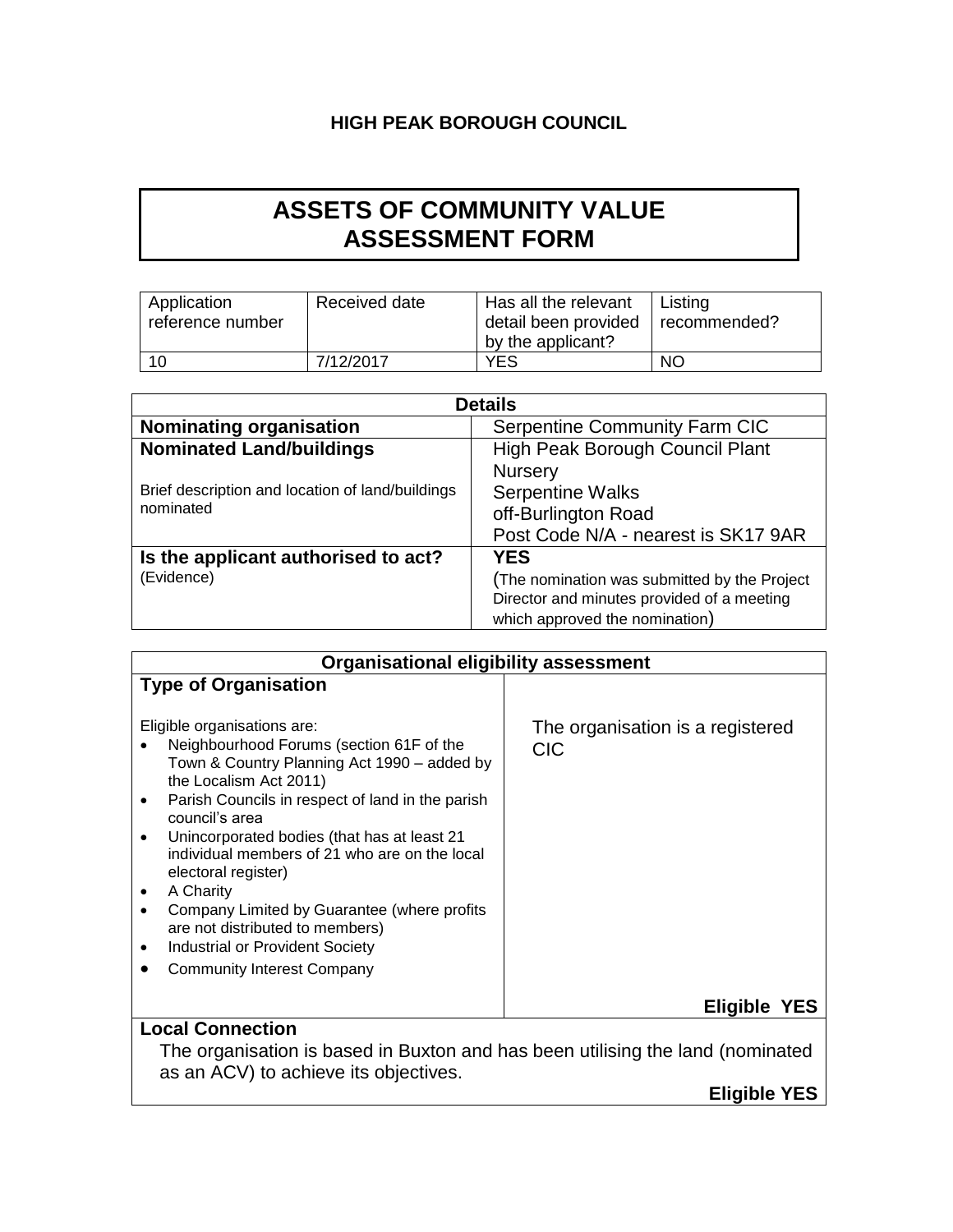| Is the organisation eligible to |     |
|---------------------------------|-----|
| nominate?                       | YES |
|                                 |     |

| <b>Exemption</b>                    |                  |  |
|-------------------------------------|------------------|--|
| Is the land or building exempt from |                  |  |
| listing?                            | <b>Exempt NO</b> |  |

| <b>Community Value Assessment</b>                                                                                                                                                                                                                                                                                                       |                                                                                                                                                                                                                                                                                                                                                                                                                                                 |
|-----------------------------------------------------------------------------------------------------------------------------------------------------------------------------------------------------------------------------------------------------------------------------------------------------------------------------------------|-------------------------------------------------------------------------------------------------------------------------------------------------------------------------------------------------------------------------------------------------------------------------------------------------------------------------------------------------------------------------------------------------------------------------------------------------|
| Does the current use (or its use in<br>the past 5 years) of the building or<br>land further the social well-being or<br>social interests of the local<br>community?<br>The Localism Act 2011 'social interest' includes<br>(in particular) each of the following: cultural<br>interests, recreational interests, sporting<br>interests. | The Serpentine Farm CIC occupies part of<br>the property under temporary licence from<br>the Council. This area is used by<br>volunteers, members of the local<br>community including children, young<br>people and people with learning disabilities<br>to grow vegetables, herbs and fruit with the<br>aim of providing health benefits, skill<br>development and furthering the social<br>wellbeing and interests of the local<br>community. |
|                                                                                                                                                                                                                                                                                                                                         | Stone out-buildings and an undercroft<br>which have not been occupied by the<br>Serpentine Farm CIC have been included<br>in the nomination and this portion of the<br>nominated property does not meet the test<br>of furthering social well-being or interests<br>of the local community.                                                                                                                                                     |
|                                                                                                                                                                                                                                                                                                                                         | NO - A portion of the nominated site<br>has been used to further social well-<br>being and the social interests of the<br>local community. However a significant<br>portion of the site (a set of buildings)<br>has been included in the nomination<br>which has not been used to further the<br>social well-being or interests of the<br>local community.                                                                                      |
| The use above is the main one and<br>not ancillary?                                                                                                                                                                                                                                                                                     | The area occupied by the Serpentine Farm<br>CIC is a nursery and therefore is not<br>ancillary use.                                                                                                                                                                                                                                                                                                                                             |
| Is it realistic to think that the<br>building or land will continue to be<br>used in a way which will further the<br>social well-being and social<br>interests of the community within<br>the next 5 years?                                                                                                                             | <b>NO</b><br>The part used under a temporary<br>licence by the Serpentine Farm CIC is a<br>portion of a larger site. The owner is<br>considering disposal of the whole site<br>and in the context of the whole site<br>disposal the current division of the site<br>appears arbitrary. It is considered not<br>realistic to think that the owner will                                                                                           |